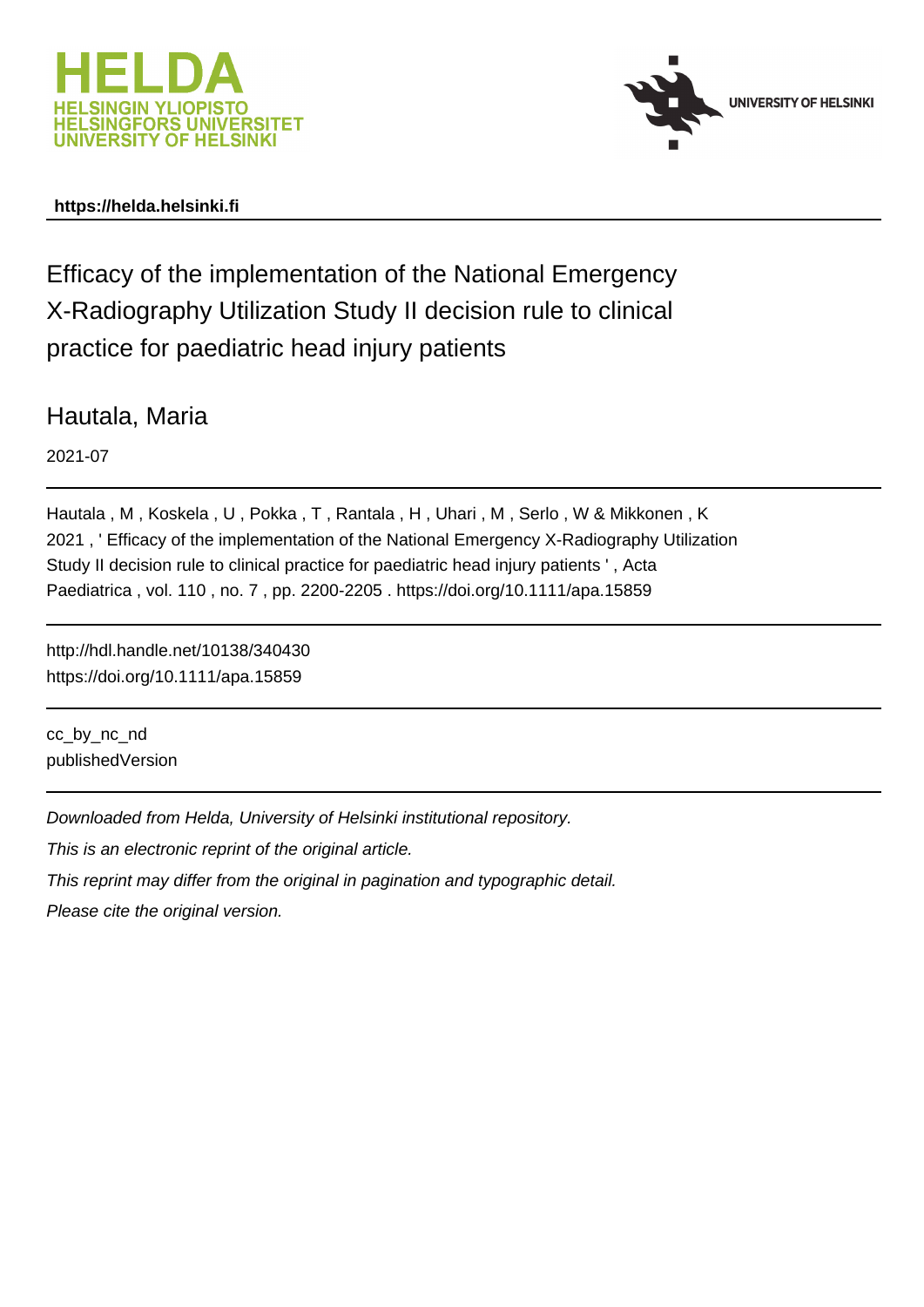#### DOI: 10.1111/apa.15859

### **REGULAR ARTICLE**

# **Efficacy of the implementation of the National Emergency X-Radiography Utilization Study II decision rule to clinical practice for paediatric head injury patients**

**Maria Hautala1** | **Ulla Koskela1** | **Tytti Pokka1** | **Heikki Rantala1** | **Matti Uhari1** | **Willy Serlo1** | **Kirsi Mikkonen1,2**

1 PEDEGO Research Unit (Research Unit for Pediatrics, Dermatology, Clinical Genetics, Obstetrics and Gynecology), Medical Research Center Oulu (MRC Oulu), Oulu University Hospital, University of Oulu, Oulu, Finland

2 Epilepsia Helsinki, Division of Child Neurology, Children's Hospital, and Pediatric Research Center, Helsinki University Hospital and University of Helsinki, Helsinki, Finland

#### **Correspondence**

Maria Hautala, Department of Paediatrics and Adolescence, University Hospital of Oulu, P.O. Box 23, Oulu 90029, Finland. Email: [maria.hautala@ppshp.fi](mailto:maria.hautala@ppshp.fi)

#### Funding information

This study was supported by the Special State Grants for Health Research in the Department of Pediatrics and Adolescence, Oulu University Hospital, Finland.

#### **Abstract**

**Aim:** To investigate the usefulness of the National Emergency X-Radiography Utilization Study (NEXUS) II head trauma decision rule in clinical practice for paediatric patients in a tertiary university hospital serving as the only paediatric hospital in the area.

ACTA PÆDIATRICA

**WILEY** 

**Methods:** We compared how doctors evaluated and examined patients with head injury during two time periods, before and after the introduction of NEXUS II decision rule. Multiple implementation strategies were used as follows: education, tutoring and written instructions for the use of NEXUS II.

**Results:** Two hundred and forty-four head injury patients visited the hospital before and 385 after the introduction of the NEXUS II decision rule. The number of hospital admissions (56%) and the mean duration of hospitalisation (2.5 days) remained the same during the two periods. In the NEXUS II evaluated group, there was a decrease of 40% in the number of hospital admissions. NEXUS II was applied in only 62 (16%) cases. The number of head imaging procedures remained the same. No patients with a clinically significant head injury were missed with the NEXUS II evaluation.

**Conclusion:** NEXUS II was ineffective as our implementation failed. When used, NEXUS II reduced expenses in our study population by decreasing the number of hospital admissions.

#### **KEYWORDS**

brain injury, clinical decision rule, head trauma, implementation, National Emergency X-Radiography Utilization Study II

#### **Key notes**

- The acceptance of National Emergency X-Radiography Utilization Study (NEXUS) II decision rule was low despite of the multiple implementation strategies.
- When NEXUS II was used, it decreased the number of hospital admissions.
- NEXUS II seemed safe in our small sample of paediatric patients with head injuries.

**Abbreviations:** CI, confidence interval; CT, computed tomography; DAI, diffuse axonal injury; GCS, Glasgow Coma Scale; ER, emergency room; MRI, magnetic resonance imaging; NEXUS II, National Emergency X-Radiography Utilization Study II; RCT, randomised clinical trial; SD, standard deviation; SND, standardised normal deviation.

This is an open access article under the terms of the [Creative Commons Attribution-NonCommercial-NoDerivs](http://creativecommons.org/licenses/by-nc-nd/4.0/) License, which permits use and distribution in any medium, provided the original work is properly cited, the use is non-commercial and no modifications or adaptations are made.

©2021 The Authors. *Acta Paediatrica* published by John Wiley & Sons Ltd on behalf of Foundation Acta Paediatrica.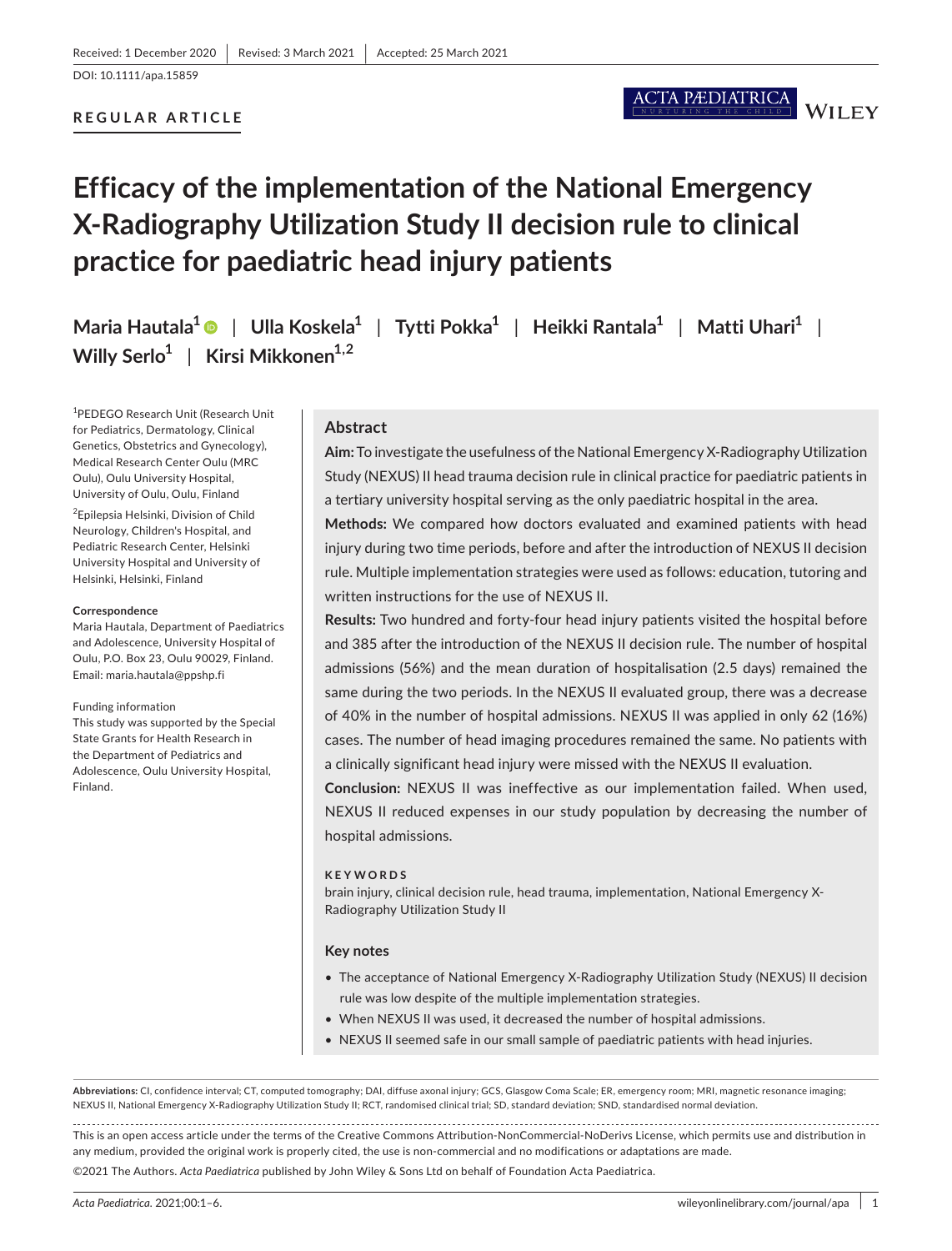## **1**  | **INTRODUCTION**

Clinical practice guidelines, including decision rules, are increasingly common in clinical care. Evidence-based guidelines are assumed to improve the quality of health care. However, there are numerous barriers to the implementation of a new guideline in clinical practice.<sup>1-3</sup> Most implementation interventions have induced modest to moderate improvements in health care in randomised clinical trials (RCTs).<sup>4,5</sup> Multiple strategies must be used to inform the physicians, and there must be sufficient peer and superior support.<sup>6</sup>

Head injury is a common reason for an emergency hospital visit and is one of the most common potentially harmful injuries in children. Paediatric patients sometimes develop intracranial bleeding following the injury and exhibit only mild symptoms in the beginning<sup>7</sup>; therefore, they are frequently admitted for observation and imaging.<sup>8</sup> Head imaging of these patients using computed tomography (CT) is more cost-effective than hospital admission $^{\circ}$ ; nevertheless, CT scans also involve risks, such as exposure to ionising radiation, $10<sup>10</sup>$  and imaging may require the administration of procedural sedation.<sup>11,12</sup>

The National Emergency X-Radiography Utilization Study (NEXUS) II rule is a head injury clinical decision rule developed for all blunt head injuries in adults and children. $13$  In our previous retrospective survey, its use would have resulted in 18% fewer hospitalisations, 14% fewer days of hospital stay and \$30,600 annual savings, without compromising patient prognoses.<sup>14</sup> NEXUS II also appeared to be one of the most powerful predictors of intracranial injury in a meta-analysis with a sensitivity of 96%–99% and a specificity of 15%–21%.<sup>8</sup> We wanted to examine the efficacy of NEXUS II after introducing it for clinical practice on head injury. Further, we aimed to determine whether the use of the NEXUS II decision rule would be safe for our patients. True validation of the decision rules can only be obtained by evaluating them as a part of real-life decision-making by clinicians.

Period 1 Period 2

## **2**  | **MATERIALS AND METHODS**

This study was a prospective comparative observational study; wherein, the researchers did not approach the patients. Written consent was waived because the ethics committee of the University of Oulu Medical Faculty concluded that it was not necessary to evaluate the study protocol, as Oulu University Hospital administration approved the introduction of the NEXUS II decision rule to clinical use. The study was conducted at the Department of Pediatrics and the Department of Surgery at Oulu University Hospital, Oulu, Finland from October 7 2010 to November 6 2014. Oulu University Hospital serves as a tertiary hospital for the Northern Finland and a primary hospital for our region. The hospital's primary catchment area has a population of 85,000 children, and the secondary catchment area has 148,000 children. The study included all paediatric patients (age 0–16 years) who visited the hospital for any head injury during the study period. Paediatric patients with high energy injuries and patients requiring surgical evaluation for their other injuries were triaged to the surgical emergency room (ER) serving patients of all ages, otherwise to the Paediatric ER. The ER staff consisted of paediatric and surgical trainees and specialists.

The study consisted of two periods (Figure 1). From October 7 2010 to October 31 2012, the physicians worked as usual and were not informed about any intervention (Period 1). The head injury patients were treated in accordance with the Finnish national guideline. We introduced the NEXUS II decision rule to the physicians and nurses of the Department of Pediatrics November first 2012 and to the surgeons of the Department of Surgery on May 7 2013 (Period 2). During the period 2 to November 6 2014, the physicians of the ERs were instructed to make all decisions regarding the diagnostic brain imaging and observation of head injury patients based on the NEXUS II clinical decision rule. The study personnel identified the patients from the hospital's

#### 7.10.2010 1.11.2012 7.5.2013 6.11.2014 Introduction of Introduction of Start End of the study of the study NEXUS II in **NEXUSII** the dep. of in the dep. of Pediatrics Surgery **ER Visits** ER visits  $N = 11245$  $N = 11592$ Other Other presentations presentations  $N = 11207$ .<br>N=11 001 Head injury presentations Head injury  $N = 385$ presentations NEXUS II not  $N = 244$ evaluated NEXUS II evaluated  $N = 299$  $N=86$ **NEXUS II** NEXUS II evaluated and evaluated, not applied applied  $N=62$  $N=24$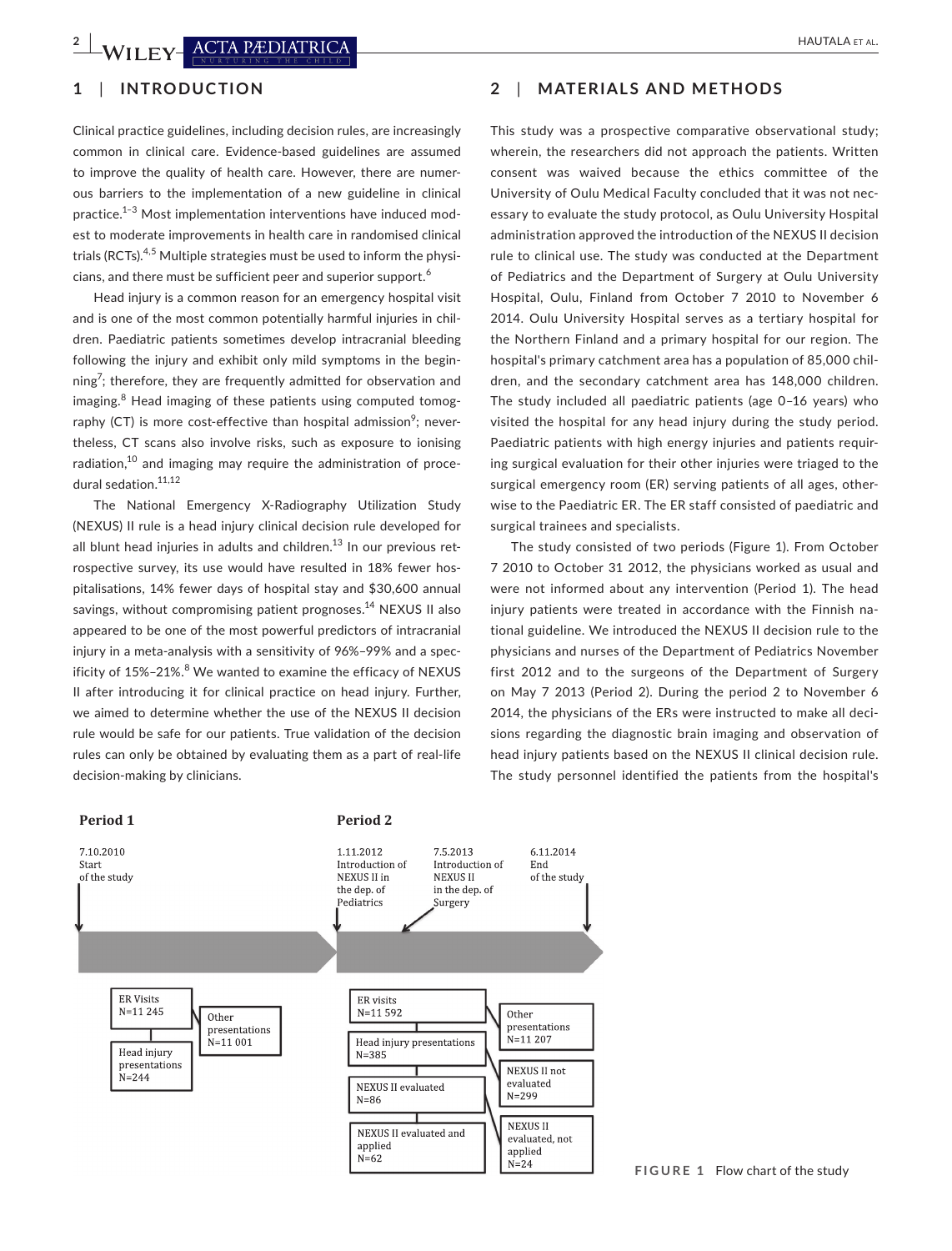electronic medical records regularly in 3-month intervals to gather patient data and documentation data by performing a search using the head injury diagnostic codes (International Classification of Diseases-10, S06.0 to S06.9).

We reminded the staff of the study regularly at least every 3 months in the Pediatric Department's meetings using a short PowerPoint slide show of the study protocol. In the Surgical Department, we gave the oral presentation only once. We provided the ERs and the wards with written instructions for the NEXUS II evaluation. In case of difficulties with the procedure, tutoring was offered. We did not monitor the staff's attendance to the information sessions.

If at least one of the seven NEXUS II criteria (evidence of significant skull fracture, altered level of alertness, neurological deficit, persistent vomiting, presence of scalp haematoma, abnormal behaviour, and coagulopathy) was fulfilled, brain imaging, preferably head CT or MRI, was recommended. Patients with no signs of traumatic brain injury on the scan could be discharged, depending on the need for hospital observation for other reasons or symptoms, such as persistent vomiting. If there were signs of traumatic brain injury, the patients were treated according to the hospital policy. A radiologist evaluated all the scans, and during the next office hours, also a radiologist trained to interpret brain images re-evaluated them. The physicians were instructed to document the NEXUS II evaluation in the electronic medical records. They were also instructed to document whether the rule was applied in the patient's medical care.

The patient data included the demographic features, injury date, detailed injury mechanism, posttraumatic symptoms (headache, vomiting, neurologic deficits, disorientation, confusion, dizziness, fatigue, seizure and urinary incontinence), length of loss of consciousness, pre- and posttraumatic amnesia duration, onarrival physical examination results, Glasgow Coma Scale (GCS) score, NEXUS II evaluation results, brain imaging results, hospital admission and stay duration, neurosurgical procedures, revisits and control visits, neurologic disability and death. We classified the traumas into three groups according to the sequelae: patients with uncomplicated head trauma (no sequelae or a concussion), patients with complicated head trauma (a brain contusion, a skull base fracture, or a skull fracture) and those with severely complicated head trauma (patients who required neurosurgical intervention; those with an epidural haematoma, a subdural haematoma, a subarachnoidal haematoma, or an intracerebral haematoma; and patients who succumbed).

### **2.1**  | **Outcomes**

The primary study outcome was the efficacy of the NEXUS II clinical decision rule, that is the difference in the number of hospital admissions and the length of stay between the two periods. The number of patients evaluated and treated according to the guideline was analysed to clarify the efficacy of the implementation. Secondary outcomes were the number of imaging studies conducted and whether any patients with a clinically important head injury were missed with this protocol.

#### **2.2**  | **Data analyses**

The main variables of the two study periods were compared. Continuous variables were tested using Student's *t*-test. Comparisons of the categorical variables were performed using standardised normal deviation (SND) tests. The main results were expressed as means or proportions with 95% confidence interval (CI) of the difference between means or proportions. Statistical analyses were conducted using IBM SPSS Statistics version 22 (IBM Corp.).

### **3**  | **RESULTS**

#### **3.1**  | **Demographic data**

In total, 629 paediatric patients visited the hospital because of a head injury; of these, 244 patients visited before (Period 1) and 385 after the introduction of the NEXUS II rule (Period 2) (Table 1). There were no significant differences in any of the baseline clinical characteristics of the patient groups during the two study periods. Majority of the patients were boys 364 (58%), and the mean age of the study population was 7.8 years (SD 4.9 years). The occurrence of uncomplicated, complicated and severely complicated trauma was 92% (*n* = 580), 3% (*n* = 22) and 4% (*n* = 27), respectively. The most common injury mechanism was falling 220 (35%) (Table 1). There were minor differences in the injury mechanisms of the patients who visited the Surgical and Pediatric ERs because of the triage policy of our hospital; however, there was no statistically significant difference in the severity of brain injury between the patients in the ERs.

## **3.2**  | **The efficacy of the NEXUS II clinical decision rule**

The number of hospital admissions remained the same in period 1 [137 (56%)] and in period 2 [216 (56%)]. The mean duration of hospitalisation was 2.5 days [standard deviation (SD) 8.3 days] for both periods. The difference between the hospital admissions in the NEXUS II evaluated and not evaluated groups was statistically significant [decrease of 47%, confidence interval (CI) 95% 56–35, *p* ≤ 0.001], as was the difference between NEXUS II evaluated patients and the patients in period 1 (decrease of 40%, CI 95% 50–27,  $p \le 0.001$ ) (Table 2). The minimal daily cost of hospitalisation in our hospital is \$705 per patient. Assuming the duration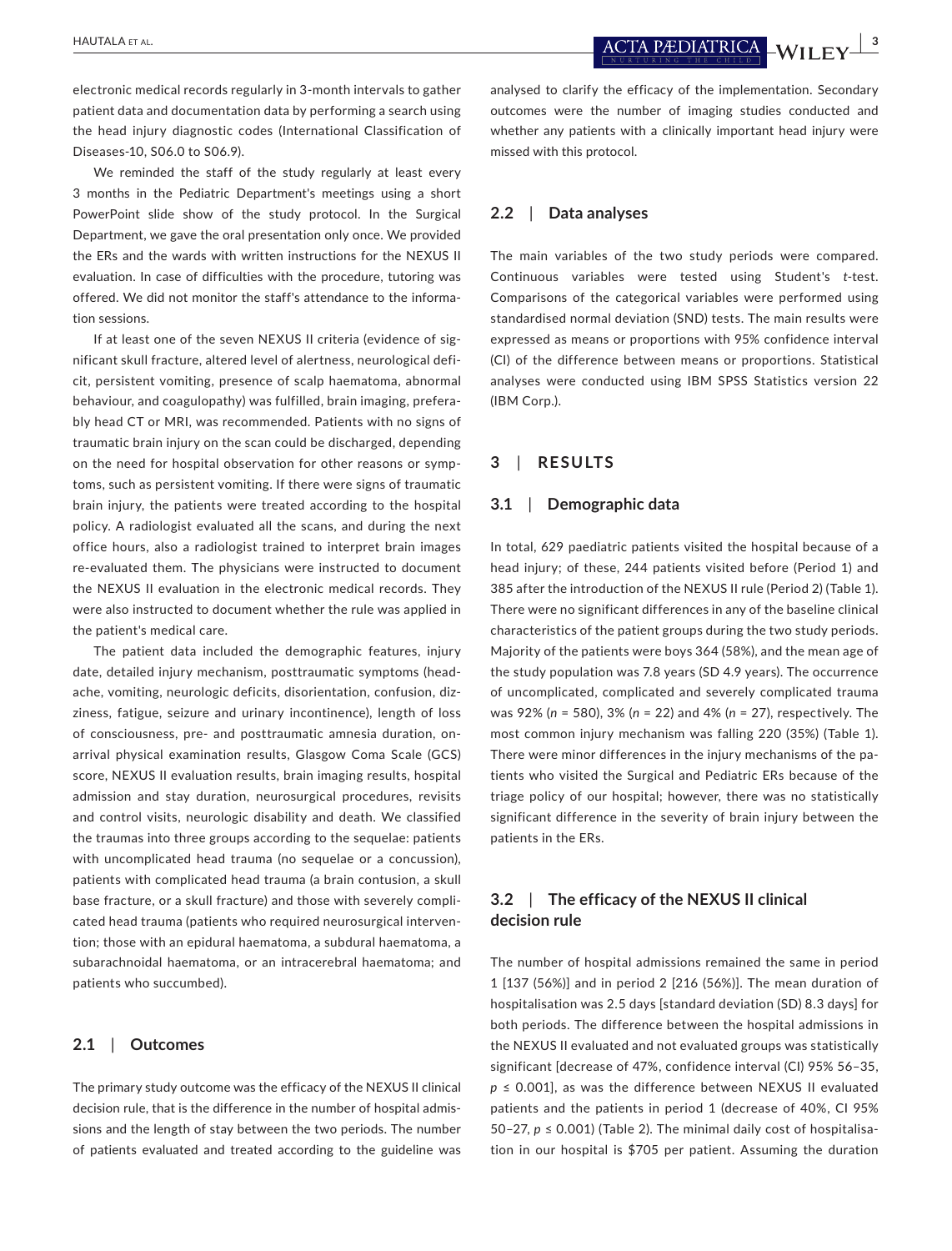**TABLE 1** Demographic characteristics of the patients with head injury in study period 1 (before the use of NEXUS II) and period 2 (after the introduction of NEXUS II)

|                                       | Period 1  | Period <sub>2</sub> |                        |           |  |  |  |  |  |  |
|---------------------------------------|-----------|---------------------|------------------------|-----------|--|--|--|--|--|--|
|                                       |           |                     | <b>NEXUS</b> evaluated |           |  |  |  |  |  |  |
|                                       | All       | All                 | Yes                    | No        |  |  |  |  |  |  |
| <b>Characteristics</b>                | $N = 244$ | $N = 385$           | $N = 62$               | $N = 323$ |  |  |  |  |  |  |
| Age, years mean,<br>(SD)              | 7.6(4.9)  | 7.9(5.0)            | 6.8(4.7)               | 8.1(5.0)  |  |  |  |  |  |  |
| Male, n (%)                           | 134 (55)  | 230<br>(60)         | 44 (71)                | 186 (58)  |  |  |  |  |  |  |
| Injury mechanisms                     |           |                     |                        |           |  |  |  |  |  |  |
| Falling, n (%)                        | 87 (36)   | 133 (35)            | 26 (42)                | 107 (33)  |  |  |  |  |  |  |
| Sports, n (%)                         | 36(15)    | 83(22)              | 8(13)                  | 75 (23)   |  |  |  |  |  |  |
| Road Traffic,<br>$n (\%)$             | 29 (12)   | 35(10)              | 1(2)                   | 34 (11)   |  |  |  |  |  |  |
| Bicycle crash,<br>n (%)               | 10(4)     | 16(4)               | 3(5)                   | 13(4)     |  |  |  |  |  |  |
| Violence, n (%)                       | 4(2)      | 15(4)               | 2(3)                   | 13(4)     |  |  |  |  |  |  |
| Other, n (%)                          | 78 (32)   | 99 (26)             | 22 (36)                | 77 (24)   |  |  |  |  |  |  |
| Unknown, n (%)                        | 0         | 4(1)                | 0                      | 4(1)      |  |  |  |  |  |  |
| Severity of brain injury <sup>a</sup> |           |                     |                        |           |  |  |  |  |  |  |
| Uncomplicated,<br>$n (\%)$            | 220 (90)  | 360 (94)            | 59 (95)                | 301 (93)  |  |  |  |  |  |  |
| Complicated,<br>$n (\%)$              | 9(4)      | 13(3)               | 2(3)                   | 11(3)     |  |  |  |  |  |  |
| Severely<br>complicated,<br>n(%)      | 15(6)     | 12(3)               | 1(2)                   | 11(3)     |  |  |  |  |  |  |

*Note:* Uncomplicated head trauma: no sequelae or a concussion complicated head trauma: a brain contusion, a skull base fracture or a skull fracture severely complicated head trauma: patients who required neurosurgical intervention; patients who had an epidural haematoma, a subdural haematoma, a subarachnoidal haematoma, or an intracerebral haematoma; and patients who succumbed. aSeverity of brain injury.

of unnecessary hospitalisation was 1 day and that the NEXUS II would have been used in period 1 leading in 40% less hospitalisations, the use of the rule would have enabled an annual saving of at least \$35,000.

## **3.3** | **The efficacy of the implementation of the NEXUS II clinical decision rule**

The NEXUS II rule was evaluated and applied on arrival only for 62 (16.1%) patients. 55/156 (35%) of the patients from the Pediatric ER were correctly evaluated and reported in medical records by the means of NEXUS II. In the Surgical ER, only 7/225 (3%) patients were evaluated with the NEXUS II. Altogether, 71% of the patients evaluated were male compared with 58% in the not evaluated group. Other than that, there were no significant differences in the baseline

characteristics of patients evaluated compared with the ones not evaluated (Table 1).

## **3.4**  | **The safety of the NEXUS II clinical decision rule**

In the acute phase, brain imaging with CT was performed for 44 (18%) patients in period 1 and 69 (18%) patients in period 2. The head CT imaging number for the NEXUS II evaluated group was 15 (24%); this was not significantly different from that of the nonevaluated patients (Table 2). None of the patients with a clinically relevant head trauma were missed using the NEXUS II evaluation. Altogether, 12 patients were either returned or recalled (Table 2) but none of them required further actions. The number of revisits was low; therefore, an accurate and meaningful statistical comparison between separate groups was not possible. During the study period, one patient died due to multiple injuries sustained in a traffic accident; the NEXUS II evaluation was not performed for this patient.

## **4**  | **DISCUSSION**

In our study, NEXUS II appeared ineffective. The number of hospital admissions and the mean duration of hospitalisation remained the same before and after implementation. The main reason for this was the low compliance for a new evidence-based decision rule; NEXUS II was evaluated and applied in only 62 (16%) cases. In our small sample of correctly evaluated patients, the NEXUS II guideline reduced hospital admissions and indirectly also the expenses, without compromising patient safety.

The end point of our study was that NEXUS II was ineffective when it was brought to real-life clinical work. This resulted from the complete failure in the implementation, which happened despite quite extensive efforts. We did extensive and regular reminders to the staff and provided the staff with simple written instructions that were always readily available. A study physician was available for tutoring in case of problems with the procedure, and we had complete support from the superiors. Most implementation interventions have indeed induced only modest to moderate improvements in health care in randomised clinical trials (RCTs).<sup>4,5</sup> According to meta-analyses, the most convincing evidence for effective implementation of clinical guidelines is for the use of multifaceted interventions, interactive education and clinical reminder systems. Didactic education and passive dissemination strategies such as providing the guideline to clinicians in printed form seem ineffective.15

In a study of Scandinavian guidelines of head injury, a compliance of 50% improved to 70% after communicating the previous results to the staff and creating a feed-back loop training programme.1,16 Combining workflow-based implementation methods, for example computer reminders with the traditional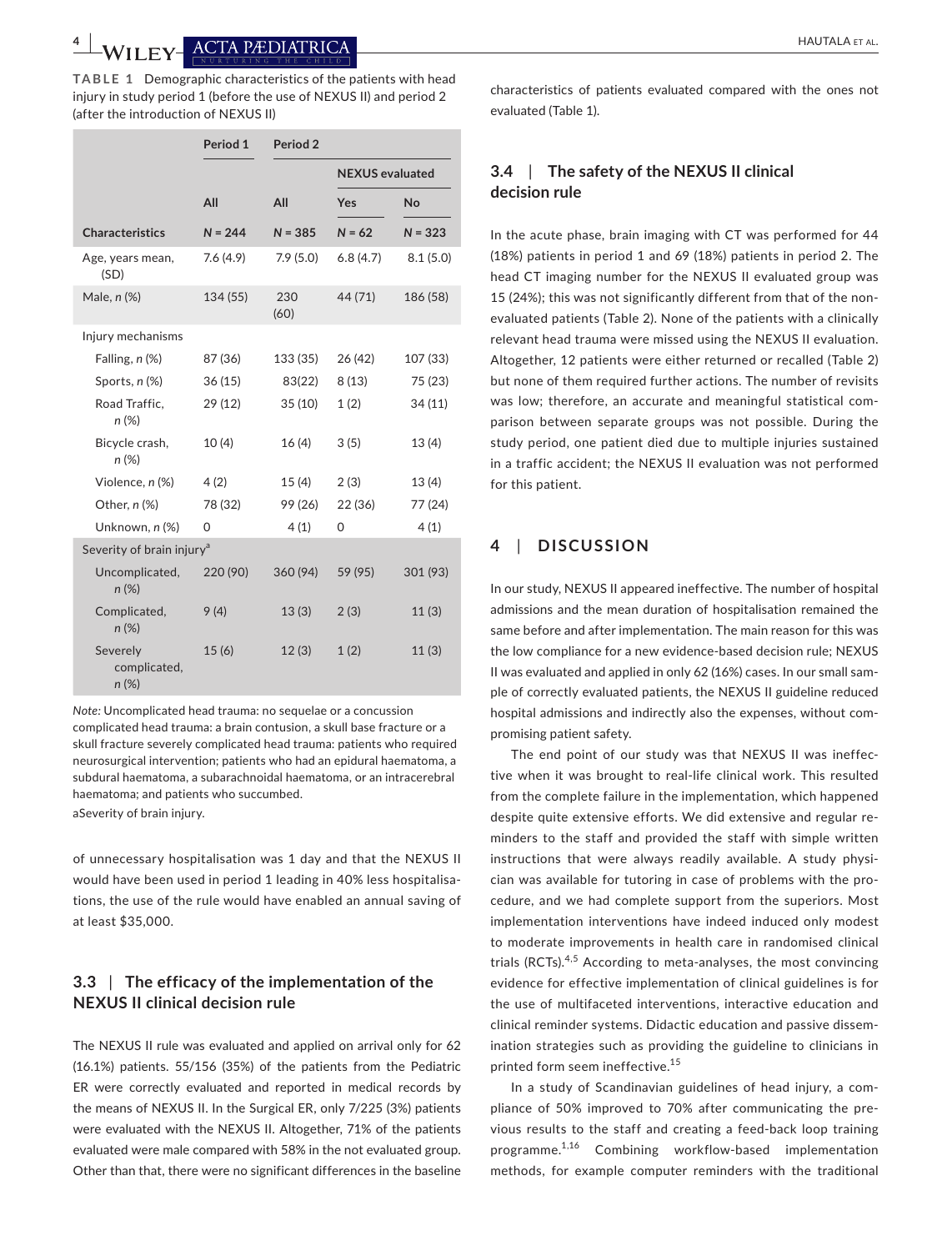**TABLE 2** The effect of the introduction of NEXUS II for clinical practice in paediatric head injury patients for hospitalisation and brain imaging in study period 1 (P1, before the use of NEXUS II) and study period 2 (P2, after the introduction of NEXUS II). P2yes refers to the Nexus evaluated patients and P2no to the non-evaluated patients

|                        | Period 1 | Period 2<br><b>NEXUS</b> evaluated |           |                    |                           |           |                          |         |                             |         |
|------------------------|----------|------------------------------------|-----------|--------------------|---------------------------|-----------|--------------------------|---------|-----------------------------|---------|
|                        |          |                                    |           |                    |                           |           |                          |         |                             |         |
|                        |          |                                    | $N = 244$ | $N = 385$          | $N = 62$                  | $N = 323$ | <b>Difference</b>        |         | <b>Difference</b>           |         |
| <b>Characteristics</b> | $n (\%)$ | $n(\%)$                            | $n(\%)$   | $n(\%)$            | (95% CI)                  | p-value   | (95% CI)                 | p-value | (95% CI)                    | p-value |
| Hospitalisation        | 137 (56) | 216 (56)                           | 10(16)    | $206^{\circ}$ (64) | $0$ (-7.9 to 7.9)         | >0.999    | $-40$ ( $-50$ to $-27$ ) | < 0.001 | $-48$ ( $-57$ to<br>$-35)$  | 0.001   |
| Discharge, recall      | 1(0.4)   | 3(0.8)                             | 2(3.2)    | 1(0.3)             | $0.4 (-1.6)$<br>1.9)      | >0.999    | 2.9 (0.4 to 11)          | 0.045   | 2.9 (0.4 to<br>11)          | 0.036   |
| Discharge, return      | 0        | 8(2.1)                             | 3(4.8)    | 5(1.5)             | $2.1 (-0.5 to 4)$         | 0.013     | 4.8 (1.7 to 13)          | 0.004   | $3.3 (-0.4)$<br>12)         | 0.074   |
| Brain imaging          | 73 (30)  | 119 (31)                           | 20(32)    | $99a$ (31)         | $1(-6.5 \text{ to } 8.2)$ | 0.7907    | $2.0$ (-10 to 1)         | 0.648   | $1(-10 \text{ to } 15)$     | 0.767   |
| <b>CT</b>              | 44 (18)  | 69 (18)                            | 15(24)    | 54/17              | $-0.1$ (-6.5 to<br>5.9    | >0.999    | $6.2$ (-4,3 to 19)       | 0.217   | $-0.1$ ( $-0.2$ to<br>0.03) | 0.153   |
| <b>MRI</b>             | 30(12)   | 55 (14)                            | 5(8)      | 50(16)             | $2(-3.7)$ to 7.7)         | 0.476     | $-4.2$ ( $-11$ to 5.8)   | 0.382   | $0.1$ (-0.03 to<br>0.14)    | 0.119   |

<sup>a</sup>One death included, time to death one day.

provider-based implementation methods can increase guideline compliance.17

The obvious difference in the efficacy of implementation of NEXUS II (37% vs. 3% documented evaluations in the Pediatric and Surgical ERs, respectively) shows the importance of continuously reminding the staff about the protocol. The staff of the Pediatric Department was regularly reminded about the NEXUS II evaluation, while the staff of the Surgical Department was informed about the protocol only once, without reminders. Despite our efforts, we failed to underline the usefulness and safety of our decision rule. The physicians' positive beliefs about the usefulness of a clinical decision aid benefits to patient outcome will enhance the use of a decision rule.<sup>18</sup> It also seems that physicians can be sceptical against a clinical decision rule if they think it questions their professional autonomy.<sup>19</sup>

Despite the low acceptance of a new decision rule, we found a significant change in the hospital admissions in the NEXUS II evaluated group. In period 1, hospital admissions were 3.5 times, and in period 2, without the NEXUS II evaluation, four times more common than with the NEXUS II evaluation. This is in line with our previous study.<sup>14</sup> The difference in the hospital admissions would have translated into an annual saving of \$35,000.

There was no statistically significant increase in the numbers of head imaging studies conducted although the absolute number of CT scans increased in the NEXUS II evaluated group. A Norwegian study showed an increase in CT use and hospitalisations during the implementation of a Scandinavian decision rule for head injury patients. $^1$  It is hypothesised that further validation and adoption of

paediatric head CT decision aids may increase patient safety and reduce the medical expense. $8,20$  The use of magnetic resonance imaging (MRI) is becoming more common. The accuracy of MRI and safety of radiation exceed those of CT; further, important prognostic factors, such as diffuse axonal injury (DAI), cannot be detected using CT. However, in the acute phase, CT is sufficient to detect injuries that require immediate care, for example, intracranial arterial bleedings. Moreover, many hospitals that manage paediatric head injury patients in Finland only have CT available, especially during off-hours.

We concluded that the acceptance of a new decision rule for clinical practice was low despite the use of multiple implementation strategies that can be used in hospitals at low costs. When applied, the NEXUS II decision rule clearly reduced hospital admissions and indirectly also the expenses, without compromising patient safety. The use of the NEXUS II rule had no influence on the number of head imaging studies conducted; therefore, it did not reduce the exposure to ionising radiation of the paediatric head injury patients. Considering our present results, it appears worthwhile to apply this decision rule to clinical practice. Informing clinicians about the results of the present study might improve the low compliance observed in our study.

#### **CONFLICT OF INTEREST**

Authors have no conflicts of interest to disclose.

#### **ORCID**

*Maria Hautala* <https://orcid.org/0000-0002-8386-1572>